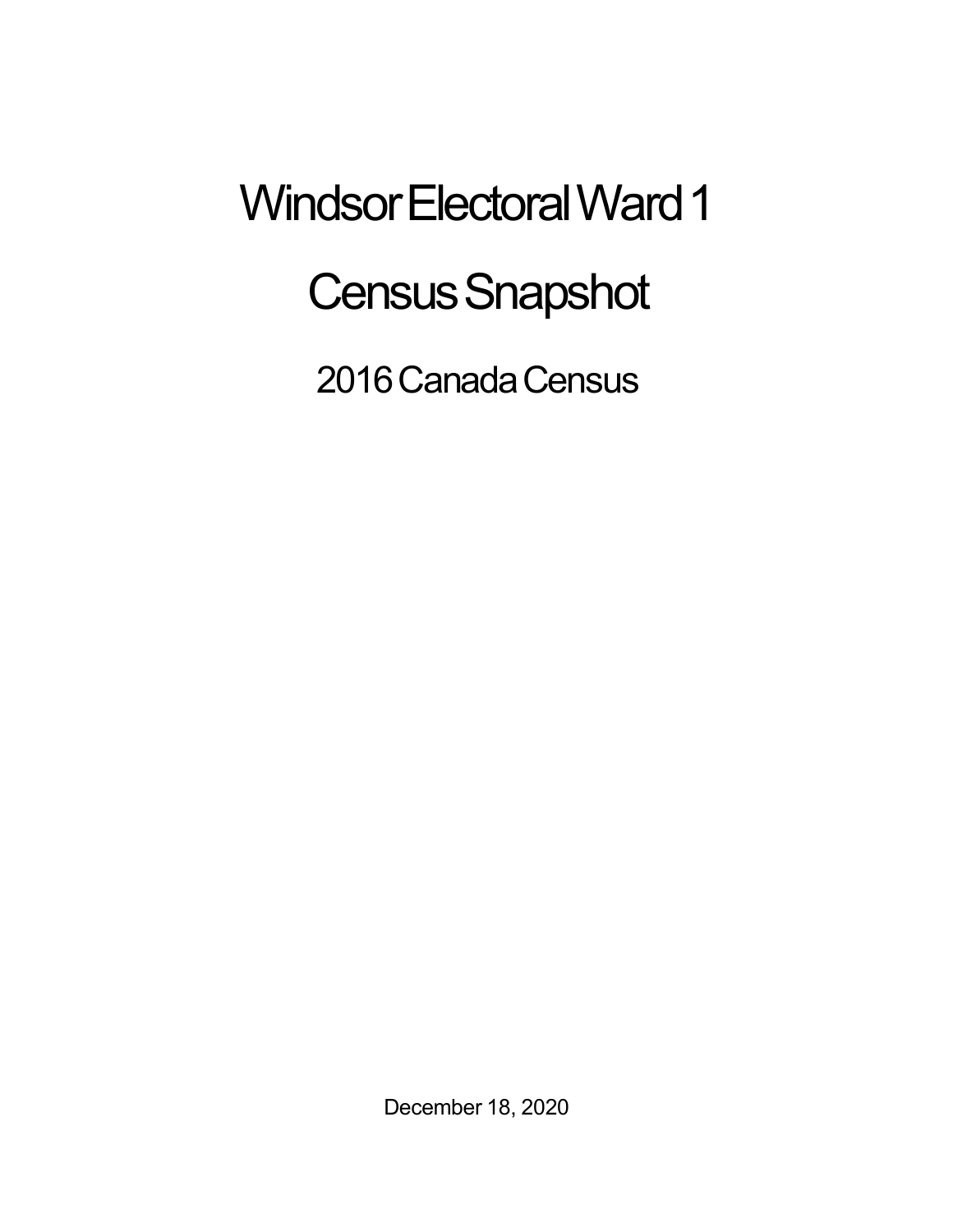## **Table of Contents**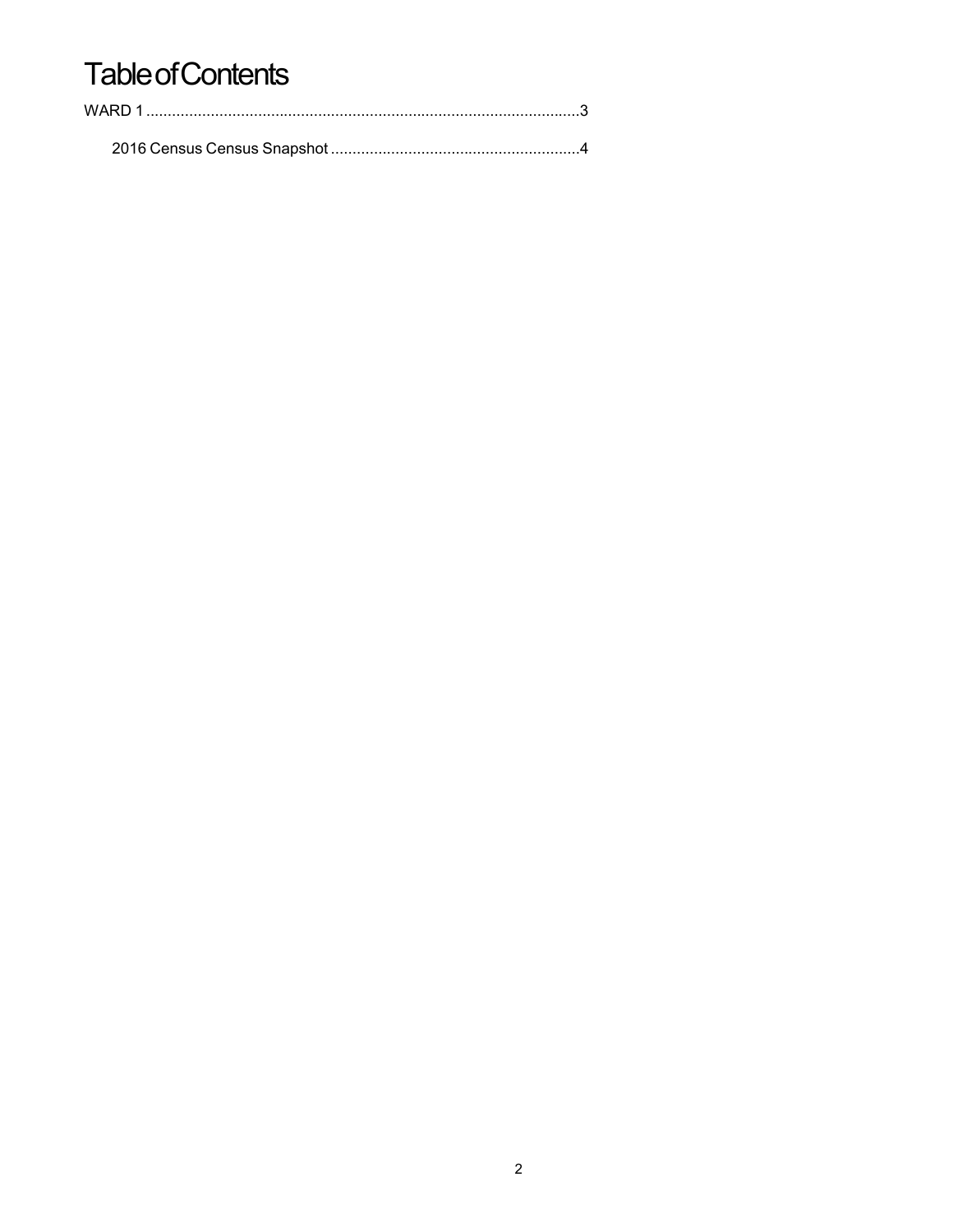## WARD 1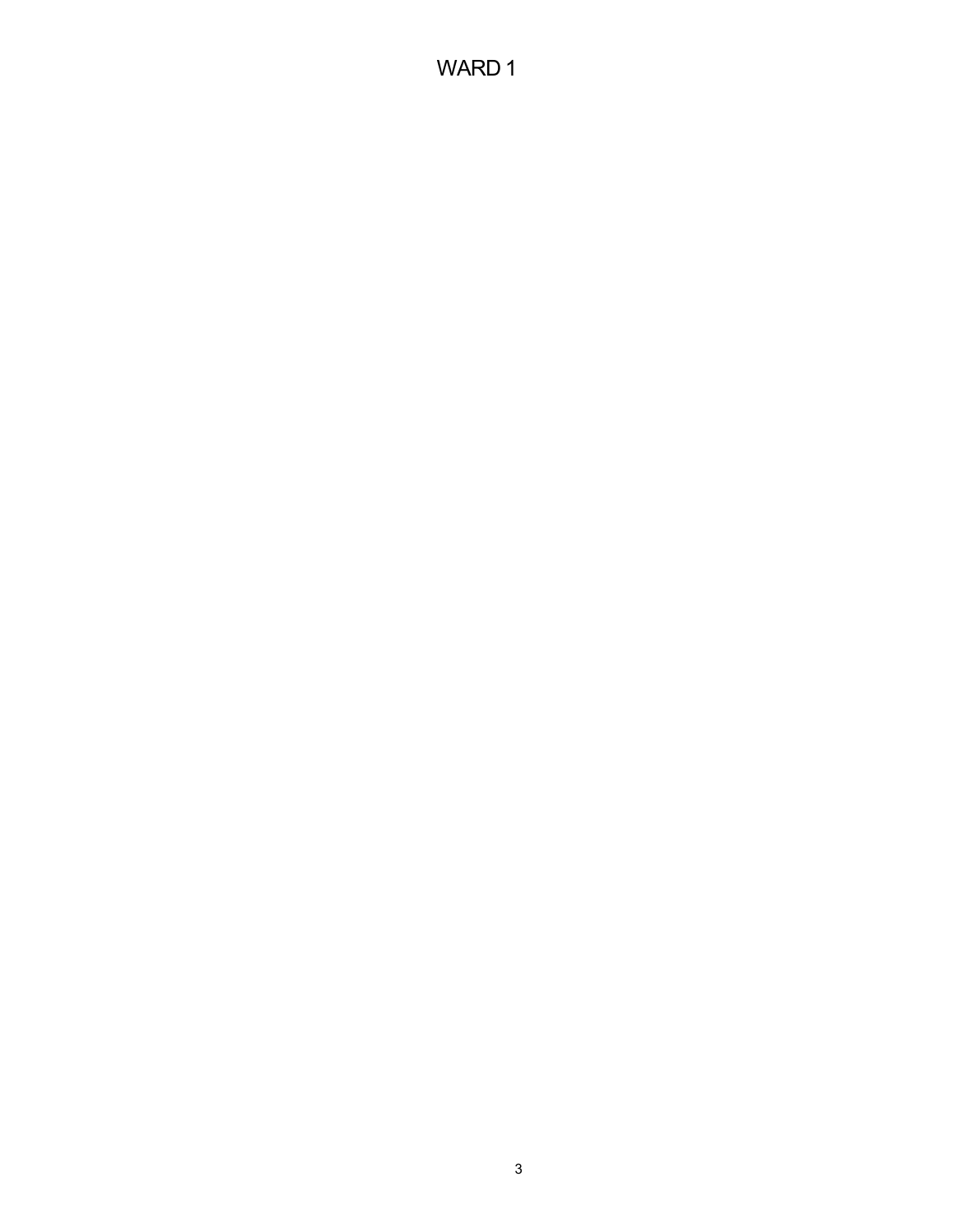## 2016 Census Census Snapshot

| 2016 Census<br><b>Census Snapshot</b> | <b>WARD1</b> |    |
|---------------------------------------|--------------|----|
|                                       |              | %  |
| <b>Total Population</b>               | 21,879       |    |
| Males                                 | 10,474 48%   |    |
| Females                               | 11,404 52%   |    |
|                                       |              |    |
| <b>2016 Population by Age</b>         | 21,879       |    |
| 0 to 4 years                          | 903          | 4% |
| 5 to 9 years                          | 1,163        | 5% |
| 10 to 14 years                        | 1,389        | 6% |
| 15 to 19 years                        | 1,467        | 7% |
| 20 to 24 years                        | 1,307        | 6% |
| 25 to 29 years                        | 945          | 4% |
| 30 to 34 years                        | 1,010        | 5% |
| 35 to 39 years                        | 1,025        | 5% |
| 40 to 44 years                        | 1,408        | 6% |
| 45 to 49 years                        | 1,670        | 8% |
| 50 to 54 years                        | 1,714        | 8% |
| 55 to 59 years                        | 1,519        | 7% |
| 60 to 64 years                        | 1,347        | 6% |
| 65 to 69 years                        | 1,166        | 5% |
| 70 to 74 years                        | 943          | 4% |
| 75 to 79 years                        | 845          | 4% |
| 80 to 84 years                        | 780          | 4% |
| 85 to 89 years                        | 674          | 3% |
| 90 to 94 years                        | 360          | 2% |
| 95 to 99 years                        | 75           | 0% |
| 100 years and over                    | 20           | 0% |
|                                       |              |    |
| 0 to 14 years                         | 3,464 16%    |    |
| 15 to 64 years                        | 13,521 62%   |    |
| 65 years and over                     | 4,941 23%    |    |
| 85 years and over                     | 1,119        | 5% |
|                                       |              |    |
| Average age of population             | 43.9         |    |
| <b>Median age</b>                     | 45.7         |    |
|                                       |              |    |
| <b>Families</b>                       | 6,242        |    |
| Persons per family                    | 3.0          | 0% |
|                                       |              |    |
| Total couple families                 | 5,312 85%    |    |
| Married couples                       | 4,898 78%    |    |